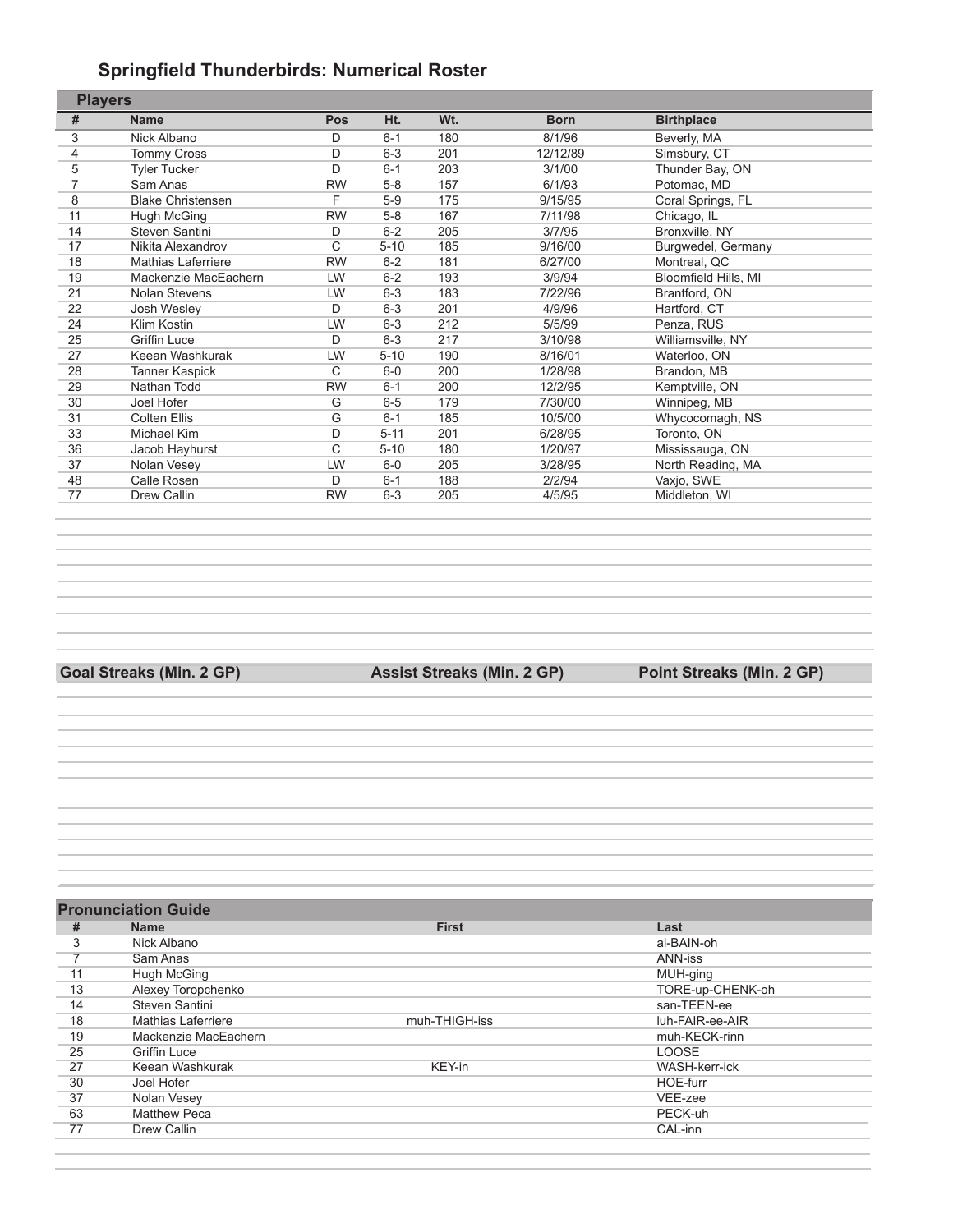| Category                      | W - L - OTL - SOL | Category                                 | W - L - OTL - SOL |
|-------------------------------|-------------------|------------------------------------------|-------------------|
| Overall:                      | $15 - 7 - 2 - 0$  | 1-Goal Games:                            | $6 - 0 - 2 - 0$   |
| Home:                         | $10 - 4 - 1 - 0$  | 2-Goal Games:                            | $4 - 5 - 0 - 0$   |
| Road:                         | $5 - 3 - 1 - 0$   | 3 (or more) -Goal Games:                 | $5 - 2 - 0 - 0$   |
|                               |                   |                                          |                   |
| Scoring 5 (or more) Goals:    | $4 - 0 - 0 - 0$   | Allowing 5 (or more) Goals:              | $0 - 4 - 0 - 0$   |
| <b>Scoring 4 Goals:</b>       | $6 - 1 - 0 - 0$   | <b>Allowing 4 Goals:</b>                 | $2 - 1 - 2 - 0$   |
| <b>Scoring 3 Goals:</b>       | $2 - 2 - 2 - 0$   | Allowing 3 Goals:                        | $2 - 1 - 0 - 0$   |
| <b>Scoring 2 Goals:</b>       | $3 - 1 - 0 - 0$   | <b>Allowing 2 Goals:</b>                 | $3 - 1 - 0 - 0$   |
| Scoring 1 Goal:               | $0 - 0 - 0 - 0$   | Allowing 1 Goal:                         | $8 - 0 - 0 - 0$   |
| <b>Not Scoring:</b>           | $0 - 3 - 0 - 0$   | Not Allowing a Goal:                     | $0 - 0 - 0 - 0$   |
| <b>Scoring first:</b>         | $8 - 3 - 2 - 0$   | <b>Opponent Scoring first:</b>           | $7 - 4 - 0 - 0$   |
|                               |                   |                                          |                   |
| Leading after 1 period:       | $7 - 3 - 1 - 0$   | Leading after 2 periods:                 | $8 - 0 - 1 - 0$   |
| Tied after 1 period:          | $3 - 0 - 1 - 0$   | Tied after 2 periods:                    | $6 - 1 - 0 - 0$   |
| Trailing after 1 period:      | $5 - 4 - 0 - 0$   | Trailing after 2 periods:                | $1 - 6 - 1 - 0$   |
| <b>Outshooting opponent:</b>  | $10 - 3 - 1 - 0$  | <b>Having More Penalty Minutes:</b>      | $5 - 1 - 1 - 0$   |
| Outshot by opponent:          | $5 - 4 - 1 - 0$   | <b>Having Fewer Penalty Minutes:</b>     | $8 - 6 - 0 - 0$   |
| Even shots:                   | $0 - 0 - 0 - 0$   | <b>Even Penalty Minutes:</b>             | $2 - 0 - 1 - 0$   |
|                               |                   |                                          |                   |
| Recording 0-19 Shots:         | $0 - 0 - 0 - 0$   | Allowing 0-19 Shots:                     | $2 - 0 - 0 - 0$   |
| Recording 20-29 Shots:        | $3 - 4 - 0 - 0$   | Allowing 20-29 Shots:                    | $6 - 2 - 1 - 0$   |
| Recording 30-39 Shots:        | $8 - 3 - 2 - 0$   | Allowing 30-39 Shots:                    | $5 - 5 - 0 - 0$   |
| Recording 40-49 Shots:        | $4 - 0 - 0 - 0$   | Allowing 40-49 Shots:                    | $1 - 0 - 1 - 0$   |
| Recording 50+ Shots:          | $0 - 0 - 0 - 0$   | Allowing 50+ Shots:                      | $1 - 0 - 0 - 0$   |
|                               |                   |                                          |                   |
| Scoring 3 (or more) PP Goals: | $0 - 0 - 0 - 0$   | Allowing 3 (or more) PP Goals:           | $1 - 1 - 0 - 0$   |
| Scoring 2 PP Goals:           | $3 - 2 - 0 - 0$   | Allowing 2 PP Goals:                     | $3 - 2 - 1 - 0$   |
| Scoring 1 PP Goal:            | $9 - 1 - 1 - 0$   | Allowing 1 PP Goal:                      | $3 - 1 - 1 - 0$   |
| Not Scoring a PP Goal:        | $3 - 4 - 1 - 0$   | Not Allowing a PP Goal:                  | $8 - 3 - 0 - 0$   |
| Scoring a Short-Handed Goal:  | $2 - 1 - 1 - 0$   | Allowing a Short-Handed Goal:            | $2 - 3 - 0 - 0$   |
|                               |                   |                                          |                   |
| Sunday:                       | $4 - 2 - 0 - 0$   | October:                                 | $5 - 0 - 2 - 0$   |
| Monday:                       | $0 - 0 - 0 - 0$   | November:                                | $9 - 3 - 0 - 0$   |
| Tuesday:                      | $0 - 0 - 0 - 0$   | December:                                | $1 - 4 - 0 - 0$   |
| Wednesday:                    | $2 - 0 - 0 - 0$   | January:                                 | $0 - 0 - 0 - 0$   |
| Thursday:                     | $0 - 0 - 0 - 0$   | February:                                | $0 - 0 - 0 - 0$   |
| Friday:                       | $3 - 4 - 0 - 0$   | March:                                   | $0 - 0 - 0 - 0$   |
| Saturday:                     | $6 - 1 - 2 - 0$   | April:                                   | $0 - 0 - 0 - 0$   |
| ALL OT + SO Record:           | $4 - 2$           | <b>Shootout - Scoring First:</b>         | $2 - 0$           |
| 5 Minute 3-on-3 OT Record:    | $2 - 2$           | <b>Shootout - Opponent Scores First:</b> | $0 - 0$           |
| <b>Shootout Record:</b>       | $2 - 0$           | <b>Shootout - Extra Shooters:</b>        | $1 - 0$           |
|                               |                   |                                          |                   |
|                               |                   |                                          |                   |
| vs. Atlantic:                 | $15 - 6 - 2 - 0$  | Night Games (5 p.m. or later):           | $10 - 5 - 2 - 0$  |
| vs. North:                    | $0 - 1 - 0 - 0$   | Day/Afternoon Games:                     | $5 - 2 - 0 - 0$   |
| After a Win:                  | $8 - 4 - 2 - 0$   | After a Loss:                            | $6 - 3 - 0 - 0$   |
|                               |                   |                                          |                   |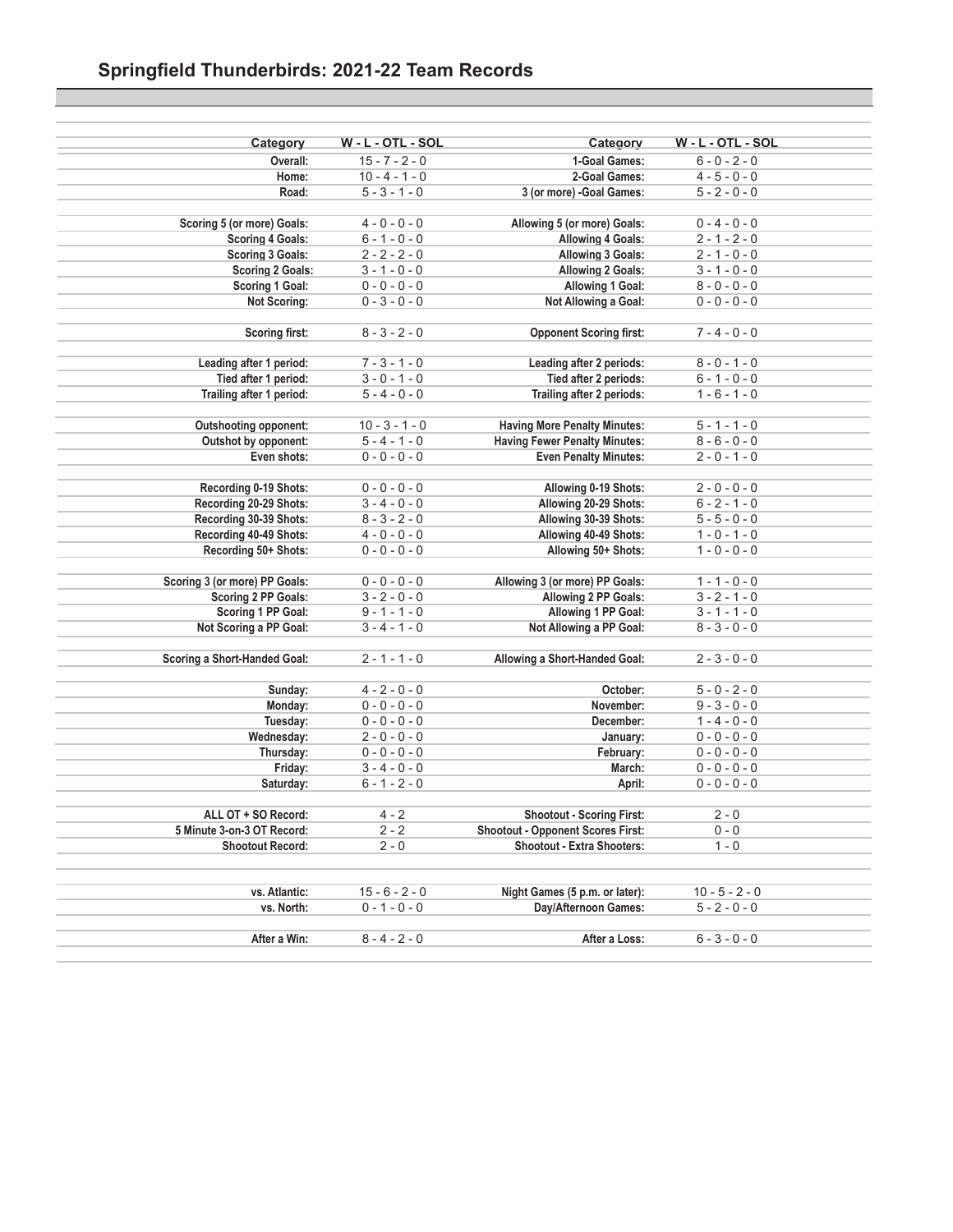# **Springfield Thunderbirds: Situations**

| <b>Goals by Period</b>           |          |              |              |             |              |            |
|----------------------------------|----------|--------------|--------------|-------------|--------------|------------|
|                                  |          |              |              | OT/SC       | <b>Total</b> | <b>AVG</b> |
| <b>Springfield Thunderbirds:</b> | <u>_</u> | $\sim$<br>∠ວ | $\sim$<br>∠∪ | רו ר<br>داے | --           | ن ۱ ت      |
| Opponents:                       | 18       | 28           |              | 2/0         | 67           | 2.79       |

| <b>Shots by Period</b>           |     |     |     |               |             |
|----------------------------------|-----|-----|-----|---------------|-------------|
|                                  |     |     |     | Total (No SO) | AVG (No SO) |
| <b>Springfield Thunderbirds:</b> | 260 | 253 | 270 | 795           | 33.13       |
| <b>Opponents:</b>                | 246 | 262 | 208 | 734           | 30.58       |

| <b>Power Play</b> |          |    |                             |               |  |
|-------------------|----------|----|-----------------------------|---------------|--|
|                   |          | G  | Att                         | $\frac{9}{6}$ |  |
|                   | Overall: | 21 | 110                         | 19.1          |  |
|                   | Home:    | 11 | 70                          | 15.7          |  |
|                   | Road:    | 10 | 40                          | 25.0          |  |
|                   |          |    | 5 SHORTHANDED GOALS ALLOWED |               |  |

| <b>Penalty Killing</b> |               |                            |               |  |
|------------------------|---------------|----------------------------|---------------|--|
|                        | <b>Killed</b> | Att                        | $\frac{9}{6}$ |  |
| Overall:               | 72            | 94                         | 76.6          |  |
| Home:                  | 46            | 60                         | 76.7          |  |
| Road:                  | 26            | 34                         | 76.5          |  |
|                        |               | 5 SHORTHANDED GOALS SCORED |               |  |

| <b>Contact Address of the Contact Office</b><br>$\sim$ |             |     |                         |  |
|--------------------------------------------------------|-------------|-----|-------------------------|--|
|                                                        | GF          | Min | $-$<br><b>AVE</b>       |  |
|                                                        | -<br>∼<br>- | 316 | $\rightarrow$<br>-<br>. |  |

| <b>Goal Situations</b> |                |                  |  |
|------------------------|----------------|------------------|--|
|                        | <b>T-Birds</b> | <b>Opponents</b> |  |
| $5$ on $5$ :           | 39             | 37               |  |
| 5 on 4:                | 18             | 20               |  |
| 5 on 3:                |                |                  |  |
| 4 on 4:                | 3              | 0                |  |
| 4 on 3:                | $\mathbf 0$    |                  |  |
| $3$ on $3$ :           | $\overline{2}$ |                  |  |
| $3$ on $4$ :           | $\mathbf 0$    | 0                |  |
| $3$ on $5$ :           | 0              | 0                |  |
| 4 on 5:                | 4              | 5                |  |
| 6 on 5:                |                | $\overline{0}$   |  |
| 6 on 4:                | っ              | 0                |  |
| <b>Empty Net:</b>      | 3(1 SH)        | $\overline{2}$   |  |
| <b>Penalty Shots:</b>  | $\mathbf 0$    | $\mathbf 0$      |  |
| Shootout (Wins):       | $\overline{2}$ | $\mathbf 0$      |  |
| Total:                 | 75             | 65               |  |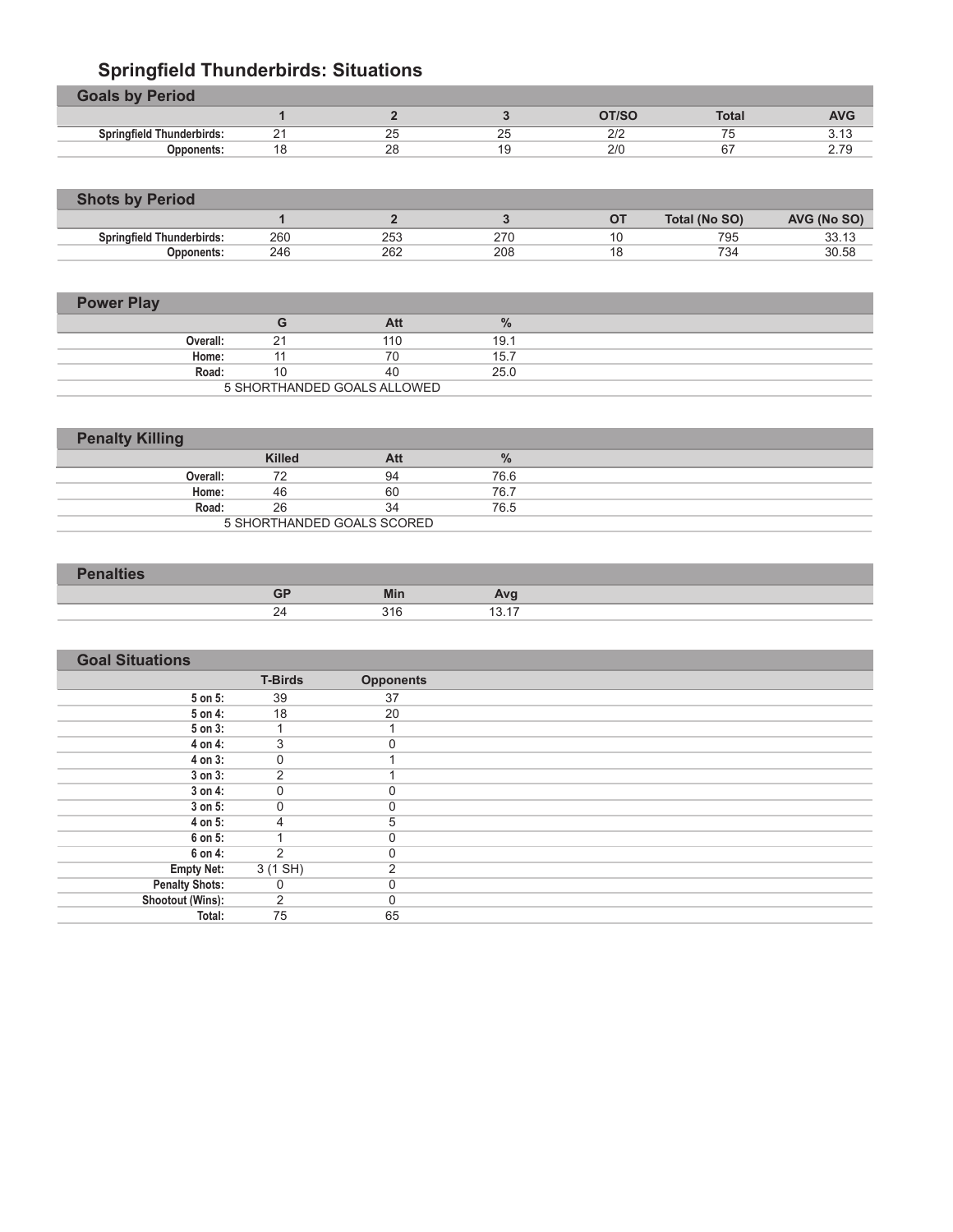# **Springfield Thunderbirds: Situations**

| 2021-22 Individual Leaders |                                                  |
|----------------------------|--------------------------------------------------|
| <b>Statistic</b>           | Leader(s)                                        |
| Goals:                     | Matthew Peca (10)                                |
| Assists:                   | (x) Scott Perunovich (18)                        |
| Points:                    | (x) Scott Perunovich (20)                        |
| PP Goals:                  | (x) Matthew Peca, Nathan Todd (4)                |
| <b>PP Assists:</b>         | (x) Scott Perunovich (10)                        |
| <b>SH Goals:</b>           | Mackenzie MacEachern (2)                         |
| <b>SH Assists:</b>         | Hugh McGing, Mackenzie MacEachern (1)            |
| <b>GW Goals:</b>           | Sam Anas, (x) Logan Brown, Nikita Alexandrov (2) |
| 3+ Goal Games:             | n/a                                              |
| PIM:                       | Tyler Tucker (46)                                |
| Shots:                     | Sam Anas (77)                                    |
| $+/-$ :                    | Tyler Tucker, Keean Washkurak (+6)               |
| <b>Games Played:</b>       | Several players (24)                             |

| <b>Shootout</b>     |     |               |             |
|---------------------|-----|---------------|-------------|
| <b>Shooter</b>      | G/S | $\frac{0}{0}$ | <b>SOWG</b> |
| Hugh McGing         | 2/2 | 100           |             |
| Sam Anas            | 0/2 |               |             |
| Nathan Todd         | 0/2 |               |             |
| <b>Matthew Peca</b> | 0/1 |               |             |

|                  | Goaltender | Record | <b>SV/Shots Ag.</b> | $\frac{9}{6}$ |
|------------------|------------|--------|---------------------|---------------|
| Charlie Lindgren |            |        | 4/4                 | 100           |
| Joel Hofer       |            |        | 3/3                 | 100           |

| <b>Power Play Leaders</b> |   |                |    |
|---------------------------|---|----------------|----|
| <b>Player</b>             | G | $\overline{A}$ | Р  |
| (x) Scott Perunovich      | 0 | 10             | 10 |
| (x) Logan Brown           | 2 | 5              |    |
| (x) Nathan Walker         | 2 | 5              |    |
| Nathan Todd               | 4 | 2              | 6  |
| (x) Matthew Peca          | 4 | っ              | 6  |
| Sam Anas                  | ົ | 4              | 6  |
| Hugh McGing               |   | 4              | 5  |
| Nikita Alexandrov         | 3 | $\Omega$       |    |
| Nolan Stevens             |   | 2              |    |
| Calle Rosen               |   | 3              |    |
| <b>Tommy Cross</b>        | C | 3              |    |
| <b>Mathias Laferriere</b> |   | C              |    |
| Keean Washkurak           |   |                |    |
| (x) Dakota Joshua         | 0 |                |    |
| Michael Kim               | 0 |                |    |

| <b>Short-handed</b>  |        |   |  |
|----------------------|--------|---|--|
| <b>Player</b>        | G      | A |  |
| Mackenzie MacEachern |        |   |  |
| Steven Santini       | 1 (EN) |   |  |
| (x) Matthew Peca     |        |   |  |
| Calle Rosen          |        |   |  |
| Tommy Cross          |        |   |  |
| (x) Nathan Walker    |        |   |  |
| <b>Hugh McGing</b>   |        |   |  |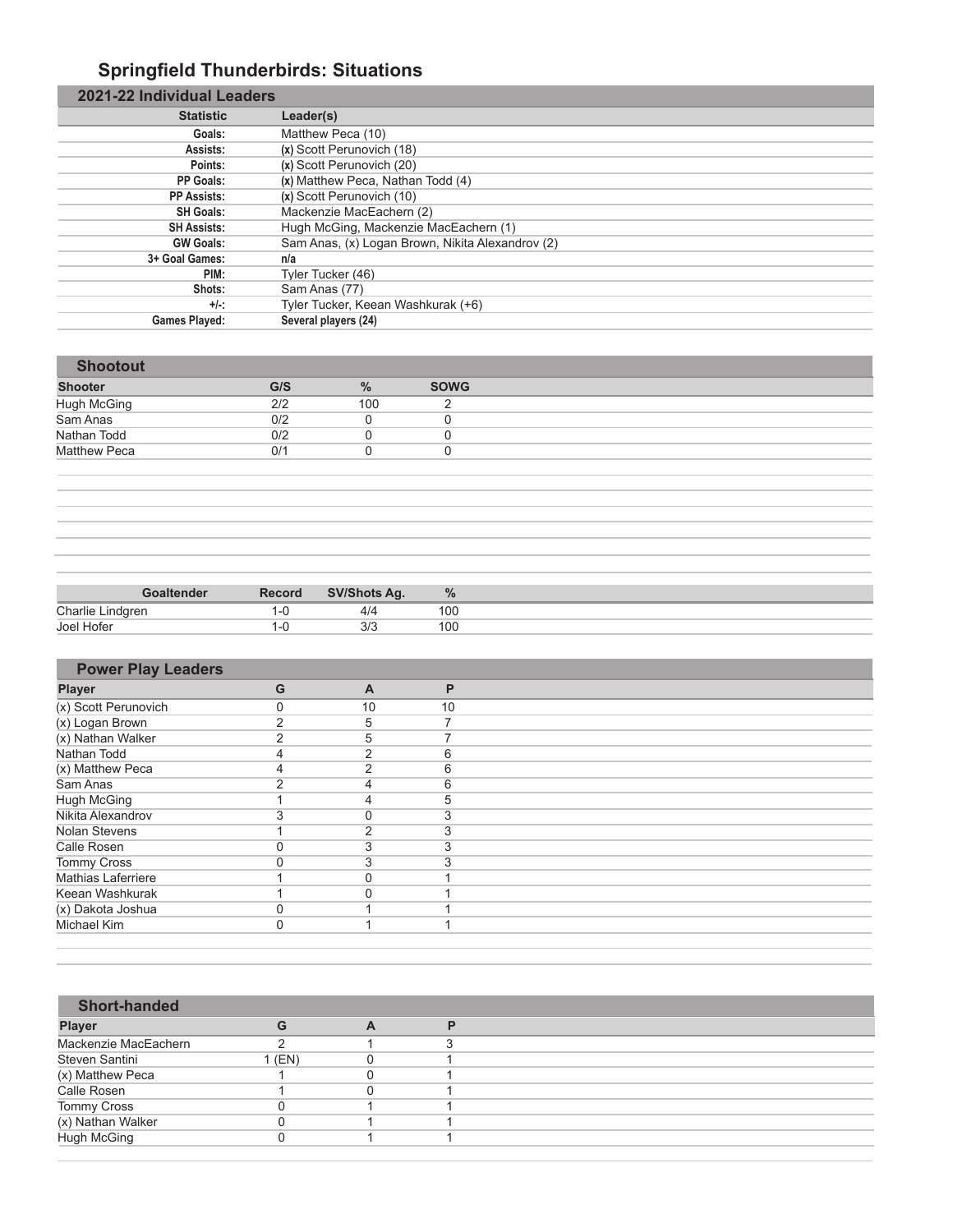#### **Springfield Thunderbirds: 2021-22 Team Records**

| <b>Record When</b>         |                  |                 |                 |                      |                        |  |
|----------------------------|------------------|-----------------|-----------------|----------------------|------------------------|--|
| <b>Player</b>              | In Lineup        | <b>Scores</b>   | <b>Assists</b>  | Has at least 1 Point | Has 2 (or more) Points |  |
| #3 Nick Albano             | $7 - 6 - 0 - 0$  | $0 - 0 - 0 - 0$ | $1 - 1 - 0 - 0$ | $1 - 1 - 0 - 0$      | $1 - 0 - 0 - 0$        |  |
| #4 Tommy Cross             | $12 - 4 - 2 - 0$ | $0 - 0 - 0 - 0$ | $2 - 1 - 0 - 0$ | $2 - 1 - 0 - 0$      | $1 - 0 - 0 - 0$        |  |
| #5 Tyler Tucker            | $14 - 6 - 2 - 0$ | $1 - 0 - 0 - 0$ | $3 - 1 - 0 - 0$ | $4 - 1 - 0 - 0$      | $1 - 0 - 0 - 0$        |  |
| #7 Sam Anas                | $15 - 6 - 2 - 0$ | $3 - 0 - 0 - 0$ | $4 - 2 - 2 - 0$ | $6 - 2 - 2 - 0$      | $2 - 0 - 0 - 0$        |  |
| #8 Blake Christensen       | $1 - 4 - 0 - 0$  | $0 - 0 - 0 - 0$ | $0 - 0 - 0 - 0$ | $0 - 0 - 0 - 0$      | $0 - 0 - 0 - 0$        |  |
| #11 Hugh McGing            | $15 - 6 - 2 - 0$ | $4 - 1 - 0 - 0$ | $6 - 1 - 1 - 0$ | $10 - 2 - 1 - 0$     | $0 - 0 - 0 - 0$        |  |
| (x) #12 Nathan Walker      | $14 - 3 - 2 - 0$ | $3 - 1 - 1 - 0$ | $5 - 2 - 1 - 0$ | $7 - 2 - 1 - 0$      | $4 - 2 - 1 - 0$        |  |
| (x) #13 Alexey Toropchenko | $14 - 6 - 2 - 0$ | $3 - 1 - 0 - 0$ | $3 - 1 - 0 - 0$ | $6 - 2 - 0 - 0$      | $1 - 0 - 0 - 0$        |  |
| #14 Steven Santini         | $13 - 3 - 2 - 0$ | $1 - 0 - 0 - 0$ | $3 - 1 - 0 - 0$ | $4 - 1 - 0 - 0$      | $0 - 0 - 0 - 0$        |  |
| (x) #15 Scott Perunovich   | $9 - 2 - 1 - 0$  | $2 - 0 - 0 - 0$ | $7 - 2 - 1 - 0$ | $9 - 2 - 1 - 0$      | $5 - 0 - 1 - 0$        |  |
| (x)#16 Dakota Joshua       | $9 - 1 - 1 - 0$  | $0 - 1 - 0 - 0$ | $2 - 0 - 1 - 0$ | $2 - 1 - 1 - 0$      | $1 - 0 - 0 - 0$        |  |
| #17 Nikita Alexandrov      | $11 - 5 - 2 - 0$ | $4 - 0 - 0 - 0$ | $3 - 0 - 0 - 0$ | $7 - 0 - 0 - 0$      | $0 - 0 - 0 - 0$        |  |
| #18 Mathias Laferriere     | $10-3-1-0$       | $1 - 0 - 0 - 0$ | $0 - 1 - 1 - 0$ | $1 - 1 - 1 - 0$      | $0 - 0 - 0 - 0$        |  |
| #19 Mackenzie MacEachern   | $13 - 6 - 1 - 0$ | $3 - 1 - 1 - 0$ | $2 - 1 - 0 - 0$ | $4 - 2 - 1 - 0$      | $2 - 0 - 0 - 0$        |  |
| #21 Nolan Stevens          | $12 - 4 - 2 - 0$ | $1 - 1 - 0 - 0$ | $7 - 1 - 1 - 0$ | $7 - 2 - 1 - 0$      | $1 - 0 - 0 - 0$        |  |
| #22 Josh Wesley            | $14 - 7 - 1 - 0$ | $1 - 0 - 0 - 0$ | $3 - 1 - 1 - 0$ | $4 - 1 - 1 - 0$      | $0 - 0 - 0 - 0$        |  |
| #24 Klim Kostin            | $1 - 1 - 0 - 0$  | $0 - 0 - 0 - 0$ | $1 - 0 - 0 - 0$ | $1 - 0 - 0 - 0$      | $0 - 0 - 0 - 0$        |  |
| #25 Griffin Luce           | $6 - 5 - 2 - 0$  | $0 - 0 - 0 - 0$ | $0 - 1 - 0 - 0$ | $0 - 1 - 0 - 0$      | $0 - 0 - 0 - 0$        |  |
| #27 Keean Washkurak        | $9 - 4 - 1 - 0$  | $4 - 0 - 1 - 0$ | $2 - 0 - 0 - 0$ | $6 - 0 - 1 - 0$      | $0 - 0 - 0 - 0$        |  |
| #28 Tanner Kaspick         | $10-6-2-0$       | $3 - 0 - 0 - 0$ | $0 - 0 - 0 - 0$ | $3 - 0 - 0 - 0$      | $0 - 0 - 0 - 0$        |  |
| #29 Nathan Todd            | $13-6-2-0$       | $3 - 2 - 0 - 0$ | $4 - 1 - 0 - 0$ | $5 - 3 - 0 - 0$      | $2 - 0 - 0 - 0$        |  |
| #33 Michael Kim            | $3 - 5 - 0 - 0$  | $0 - 0 - 0 - 0$ | $1 - 0 - 0 - 0$ | $1 - 0 - 0 - 0$      | $1 - 0 - 0 - 0$        |  |
| $(x)$ #34 Logan Brown      | $14 - 3 - 2 - 0$ | $3 - 2 - 1 - 0$ | $7 - 1 - 0 - 0$ | $9 - 3 - 1 - 0$      | $3 - 0 - 0 - 0$        |  |
| #36 Jacob Hayhurst         | $1 - 1 - 0 - 0$  | $0 - 0 - 0 - 0$ | $0 - 0 - 0 - 0$ | $0 - 0 - 0 - 0$      | $0 - 0 - 0 - 0$        |  |
| #37 Nolan Vesey            | $1 - 1 - 0 - 0$  | $0 - 0 - 0 - 0$ | $0 - 0 - 0 - 0$ | $0 - 0 - 0 - 0$      | $0 - 0 - 0 - 0$        |  |
| #48 Calle Rosen            | $11 - 2 - 2 - 0$ | $1 - 0 - 1 - 0$ | $4 - 1 - 1 - 0$ | $5 - 1 - 2 - 0$      | $1 - 0 - 0 - 0$        |  |
| (x) #63 Matthew Peca       | $14 - 3 - 2 - 0$ | $6 - 1 - 1 - 0$ | $5 - 2 - 0 - 0$ | $11 - 3 - 1 - 0$     | $2 - 0 - 0 - 0$        |  |
| #77 Drew Callin            | $1 - 4 - 0 - 0$  | $1 - 1 - 0 - 0$ | $0 - 0 - 0 - 0$ | $1 - 1 - 0 - 0$      | $0 - 0 - 0 - 0$        |  |
| #                          | $0 - 0 - 0 - 0$  | $0 - 0 - 0 - 0$ | $0 - 0 - 0 - 0$ | $0 - 0 - 0 - 0$      | $0 - 0 - 0 - 0$        |  |
| #                          | $0 - 0 - 0 - 0$  | $0 - 0 - 0 - 0$ | $0 - 0 - 0 - 0$ | $0 - 0 - 0 - 0$      | $0 - 0 - 0 - 0$        |  |
| #                          | $0 - 0 - 0 - 0$  | $0 - 0 - 0 - 0$ | $0 - 0 - 0 - 0$ | $0 - 0 - 0 - 0$      | $0 - 0 - 0 - 0$        |  |
| #                          | $0 - 0 - 0 - 0$  | $0 - 0 - 0 - 0$ | $0 - 0 - 0 - 0$ | $0 - 0 - 0 - 0$      | $0 - 0 - 0 - 0$        |  |
| #                          | $0 - 0 - 0 - 0$  | $0 - 0 - 0 - 0$ | $0 - 0 - 0 - 0$ | $0 - 0 - 0 - 0$      | $0 - 0 - 0 - 0$        |  |
| #                          | $0 - 0 - 0 - 0$  | $0 - 0 - 0 - 0$ | $0 - 0 - 0 - 0$ | $0 - 0 - 0 - 0$      | $0 - 0 - 0 - 0$        |  |

#### **MILESTONE WATCH:**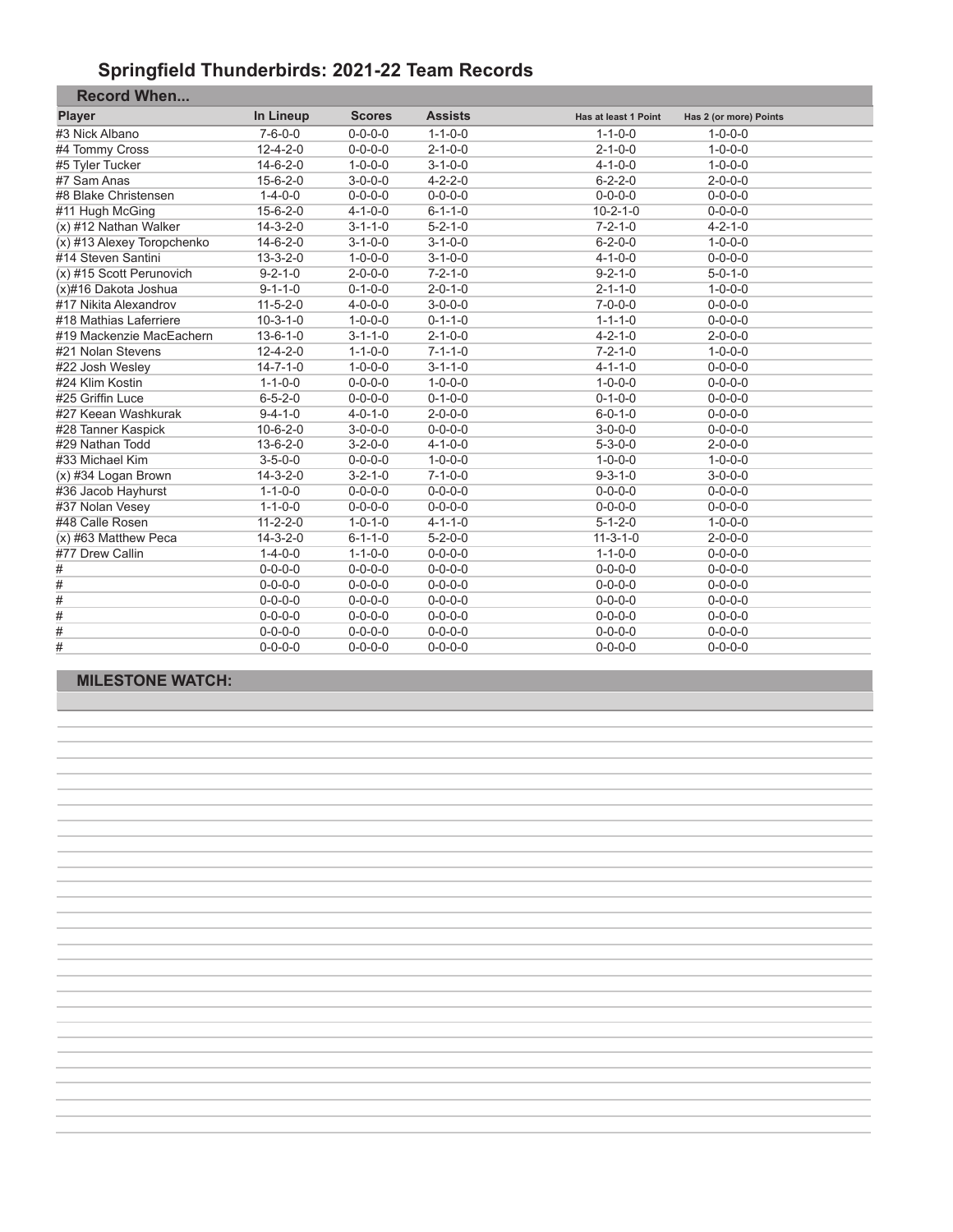# **Springfield Thunderbirds: Regular Season Team Records**

| Category                         | 2021-22 Season                      | <b>Thunderbirds Record</b>                                    |
|----------------------------------|-------------------------------------|---------------------------------------------------------------|
| Winning                          | 5: 11/13/21 - 11/24/21              | 6: $10/14/18 \rightarrow 11/2/18$ , $10/19/19 \cdot 11/2/19$  |
| <b>Points Earned</b>             | $9: 10/16/21 - 11/6/21$             | $9: 2/17/18 \rightarrow 3/10/18, 10/6/18 \rightarrow 11/2/18$ |
| Losing in Reg.                   | 4: 12/10/21 - 12/17/21              | 6: $10/7/17$ -> $10/21/17$ ; $2/2/19$ -> $2/16/19$            |
| Winless                          | 4: 12/10/21 - 12/17/21              | 7: 11/13/16 -> 12/2/16; 3/11/18 -> 3/28/18                    |
| <b>Points Earned, Home</b>       | $6: 10/16/21 - 11/5/21$             | 7: 2/17/18 -> 3/30/18, 11/28/18 -> 12/19/18                   |
| Points Earned, Road              | $3: 10/23/21 - 11/6/21$             | $5: 12/28/16 \rightarrow 1/25/17$                             |
| Losing in Reg., Home             | 3: 12/10/21 - 12/17/21              | $7: 1/14/17 \rightarrow 2/11/17$                              |
| Losing in Reg., Road             | 2: 11/26/21 - Pres.                 | 5: 3/25/17 -> 4/8/17* (End of Season)                         |
| Winless, Home                    | 2: 12/10/21 - 12/17/21              | $10: 1/7/17 \rightarrow 2/11/17$                              |
| Winning, Home                    | 4: 11/19/21 - 11/27/21              | 5: 3/31/17 -> 4/15/17* (End of Season); 10/26/19 - 11/13/19   |
| Winless, Road                    | 2: 11/26/21 - Pres.                 | $8:10/7/17 \rightarrow 11/19/17$                              |
| Winning, Road                    | $3: 11/10/21 - 11/21/21$            | 4: 12/28/19 - 1/4/20                                          |
| <b>Shutout Sequence vs. OPP:</b> | 87:03: 1st 10/22/21 - 2nd 10/23/21  | 148:13: 2nd 3/11/17 to 3rd 3/17/17                            |
|                                  | Current: 11:16                      |                                                               |
| Shutout by OPP:                  | 197:03: 3rd 12/10/21 - 1st 12/18/21 | 197:03: 3rd 12/10/21 - 1st 12/18/21                           |
|                                  | Current: 0:55                       |                                                               |

| <b>Team Single-Game Records</b> |                                                                                                     |                                                                               |
|---------------------------------|-----------------------------------------------------------------------------------------------------|-------------------------------------------------------------------------------|
| Category                        | 2021-22 Season                                                                                      | <b>Thunderbirds Record</b>                                                    |
| Goals                           | 6: 12/18/21 vs. HFD, 6-4 W)                                                                         | 9: 11/16/18 vs. ROC (9-4 W)                                                   |
| <b>Goals Allowed</b>            | 6: 11/12/21 vs. HFD (6-4 L), 12/12/21 @ WBS (6-0 L) 8: 2/16/18 vs. LV (8-2 L), 11/9/18 @ LV (8-2 L) |                                                                               |
| <b>Win Margin</b>               | 3: 5x (Last: 11/24/21 vs. BRI, 4-1 W)                                                               | 7: 4/14/17 vs. BRI (7-0 W), 10/12/18 @ LV (7-0 W), 11/1/19 vs HER (8-1 W)     |
| Loss Margin                     | 6: $12/12/21$ @ WBS (6-0 L)                                                                         | 7: 2/10/18 @ CHA (7-0 L)                                                      |
| <b>Shots</b>                    | 48: 11/24/21 vs. BRI (4-1 W)                                                                        | 48: 3/3/17 vs LV (5-4 L), 4/8/18 @ HFD (2-0 W)                                |
| <b>Shots Allowed</b>            | 53: 12/18/21 vs. HFD (6-4 W)                                                                        | 63: 12/4/19 vs. LV (3-1 W)                                                    |
| <b>Fewest Shots</b>             | 22: 11/5/21 vs. HER (3-2 OTW)                                                                       | 13: 2/2/18 @ BRI (1-0 W)                                                      |
| <b>Fewest Shots Allowed</b>     | 17: 10/22/21 vs. BRI (3-1 W)                                                                        | 15: 3/11/17 vs. HFD (5-2 W)                                                   |
| <b>Most PP Goals</b>            | 2: 5x (last: 11/26/21 @ HFD, 5-3 L)                                                                 | 5: 10/12/18 @ LV (7-0 W)                                                      |
| <b>Most PP Goals Allowed</b>    | 3: 11/26/21 @ HFD (5-3 L), 12/18/21 vs. HFD (6-4 W)                                                 | 4: 2/10/18 @ CHA (7-0 L)                                                      |
| <b>Most PP Attempts</b>         | 8: 10/24/21 @ PRO (4-1 W)                                                                           | 9: 11/25/18 @ BRI (4-3 L), 4/12/19 vs. BRI (7-2 W)                            |
| <b>Most PP Attempts Allowed</b> | 8: 10/24/21 @ PRO (4-1 W)                                                                           | 10: 10/22/17 vs. BEL (7-4 W)                                                  |
| <b>Most SH Goals</b>            | 2: 12/18/21 vs. HFD (6-4 W)                                                                         | 2: 3/10/18 vs. UTI (4-0 W), 12/18/21 vs. HFD (6-4 W)                          |
| <b>Most SH Goals Allowed</b>    | 1: 5x (last: 12/12/21 @ WBS, 6-0 L)                                                                 | 2: 10/20/17 vs. PRO (5-2 L), 2/8/19 @ ROC (7-1 L), 12/14/19 vs. PRO (5-4 OTL) |
| <b>Most Penalties</b>           | 10: 11/7/21 @ HER (5-3 L)                                                                           | 14: 3/22/19 vs. BNG (7-2 W)                                                   |
| <b>Most Penalty Minutes</b>     | 31: 11/7/21 @ HER (5-3 L)                                                                           | 72: 1/11/20 vs. PRO (5-2 L)                                                   |
| Longest SO (rounds)             | 4: 10/17/21 vs. BRI (4-3 SOW)                                                                       | 7: 10/19/19 @ LV (4-3 SOW)                                                    |
|                                 |                                                                                                     |                                                                               |

| <b>Team Single-Period Records</b> |                                                    |                                                   |
|-----------------------------------|----------------------------------------------------|---------------------------------------------------|
| Category                          | 2021-22 Season                                     | <b>Thunderbirds Record</b>                        |
| Goals                             | 4: 11/21/21 @ BRI (3rd), 11/24/21 vs. BRI (2nd)    | 7: 11/16/18 vs. ROC (2nd)                         |
| <b>Goals Allowed</b>              | 4: 3x (Last: 12/12/21 @ WBS - 2nd)                 | 5: 11/9/18 @ LV (2nd), 2/8/19 @ ROC (3rd)         |
| <b>Shots</b>                      | 20: 10/16/21 vs. HFD (3rd), 12/18/21 vs. HFD (1st) | 25: 1/15/18 vs. HFD (2nd), 11/23/18 vs. WBS (2nd) |
| <b>Shots Allowed</b>              | 20: 12/18/21 vs. HFD (2nd)                         | 27: 11/29/19 @ BRI (2nd)                          |
| <b>Fewest Shots</b>               | 4: 11/27/21 vs. HFD (3rd)                          | 1: 3/2/18 vs. HFD (3rd) 1/18/19 @ PRO (3rd)       |
| <b>Fewest Shots Allowed</b>       | $3: 11/13/21$ @ LV (3rd)                           | 1: 3/11/17 vs. HFD (3rd)                          |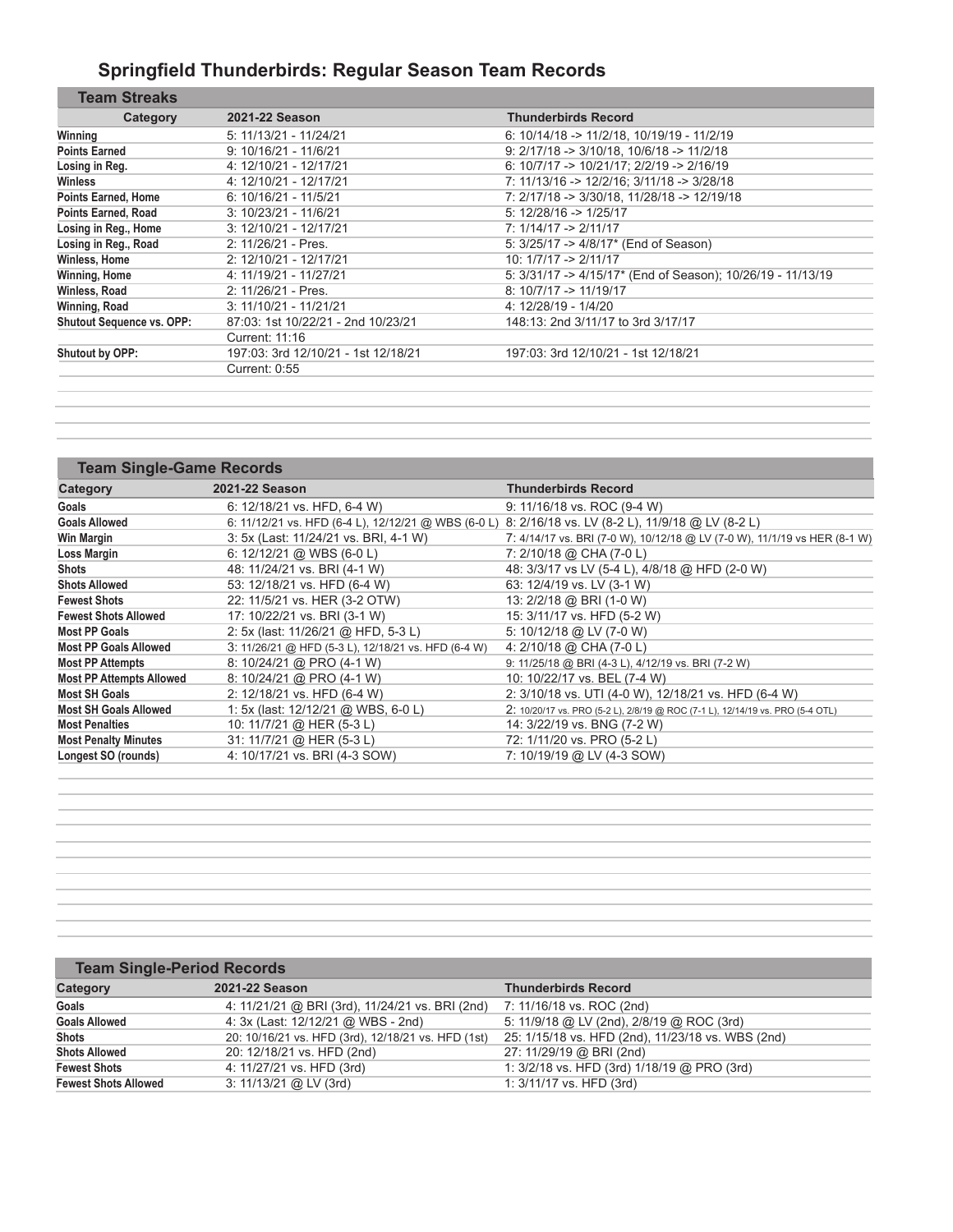# **Springfield Thunderbirds: Individual Records**

| The Fastest (not including OT)        |                                                           |                                                     |
|---------------------------------------|-----------------------------------------------------------|-----------------------------------------------------|
| Category                              | Home                                                      | Away                                                |
| <b>Goal To Start A Game</b>           | 0:22, 1st, 11/12/21 vs. HFD (Toropchenko)                 | 0:36, 1st, 10/6/18 @ WBS (Thompson)                 |
| <b>Goal Against To Start A Game</b>   | 0:11, 1st, 1/27/18 vs. PRO (Agostino)                     | 0:38, 1st, 4/7/19 @ CHA (McKeown)                   |
| <b>Goal To Start A Period</b>         | 0:27, 3rd, 11/2/18 vs. BRI (Bystrom)                      | 0:12, 2nd, 3/24/18 @ ROC (Hunt)                     |
| <b>Goal Against To Start A Period</b> | 0:11, 2x, Latest 1/27/18 vs. PRO (Agostino)               | 0:24, 3rd, 11/10/18 @ HER (Barber)                  |
|                                       | Individual Streaks (Min. 2 GP) / Italics Indicate Present |                                                     |
| Category                              | 2021-22 Season                                            | <b>Thunderbirds Record</b>                          |
| Goals                                 | 3: Mackenzie MacEachern (11/24/21 - 11/27/21)             | 5: Anthony Greco (10/28/17 - 11/8/17)               |
| Assists                               | 6: (x) Scott Perunovich                                   | 7: Dryden Hunt (3/28 - 4/13/18)                     |
| Points                                | 12: (x) Scott Perunovich                                  | 12: (x) Scott Perunovich (10/16/21 - Present)       |
| <b>Individual Highs, Game</b>         |                                                           |                                                     |
| Category                              | 2021-22 Season                                            | <b>Thunderbirds Record</b>                          |
| Goals                                 | 3: Mackenzie MacEachern, 12/18/21 vs. HFD (6-4 W)         | 4: Paul Thompson, 1/23/19 @ HFD (7-4 W)             |
|                                       |                                                           |                                                     |
|                                       |                                                           |                                                     |
| Assists                               | 3: Scott Perunovich, 11/5/21 vs. HER (3-2 OTW)            | 4: Anthony Greco, 1/12/18 @ LV (6-2 W)              |
|                                       | Tyler Tucker, 11/21/21 @ BRI (5-2 W)                      | Ryan Horvat, 1/12/18 @ LV (6-2 W)                   |
|                                       | Logan Brown, 11/21/21 @ BRI (5-2 W)                       | Jayce Hawryluk, 10/28/18 vs. HFD (6-2 W)            |
| Points                                | 5: Mackenzie MacEachern, 12/18/21 vs. HFD (6-4 W)         | 5: Jayce Hawryluk, 10/28/18 vs. HFD (6-2 W)         |
|                                       |                                                           | 5: Mackenzie MacEachern, 12/18/21 vs. HFD (6-4 W)   |
|                                       |                                                           |                                                     |
| <b>Power Play Goals</b>               | $1:21$ times                                              | 2: Seven times, last: Breton (4/14/19 @ PRO, 6-1 W) |
|                                       |                                                           |                                                     |
| <b>Short-Handed Goals</b>             | 1: Steven Santini, 10/24/21 @ PRO (4-1 W)                 | 1: several times                                    |
|                                       | Matthew Peca, 10/30/21 vs. WBS (4-3 OTL)                  |                                                     |
|                                       | Mackenzie MacEachern, 11/26/21 @ HFD (5-3 L)              |                                                     |
|                                       | Calle Rosen, 12/18/21 vs. HFD (6-4 W)                     |                                                     |
|                                       | Mackenzie MacEachern, 12/18/21 vs. HFD (6-4 W)            |                                                     |
|                                       |                                                           |                                                     |
| <b>Penalty Minutes</b>                | 17: Josh Wesley (10/22/21 vs. BRI)                        | 31: Alex Grenier, 12/10/17 @ HFD (5-3 L)            |
|                                       | Griffin Luce (11/7/21 @ HER)                              |                                                     |
|                                       |                                                           |                                                     |
| <b>Shots</b>                          | 8: Nathan Walker (10/31/21 vs. CLT)                       | 9: MacKenzie Weegar, 3/3/17 vs. LV                  |
|                                       | Mackenzie MacEachern (12/18/21 vs. HFD)                   | Dryden Hunt, 10/22/17 vs. BEL (7-4 W)               |
|                                       |                                                           | Greco 4x (latest 4/12/19 vs. BRI (7-2 W)            |
| <b>Plus-Minus</b>                     | +4: Mackenzie MacEachern (12/18/21 vs. HFD)               | +5: Dryden Hunt, 11/16/18 vs. ROC (9-4 W)           |
|                                       |                                                           |                                                     |
|                                       |                                                           |                                                     |

| <b>Goaltending Streaks</b>     |                                                                                                        |                                                                              |
|--------------------------------|--------------------------------------------------------------------------------------------------------|------------------------------------------------------------------------------|
| Category                       | 2021-22 Season                                                                                         | <b>Thunderbirds Record</b>                                                   |
| Winning                        | 5: Charlie Lindgren (11/10/21 - Pres.)                                                                 | 6: Philippe Desrosiers (10/19/19 - 11/23/19)                                 |
| <b>Points Earned</b>           | 6: Joel Hofer (10/16/21 - 11/20/21)                                                                    | 6: Harri Sateri (Feb. 18 -> March 9), C. Driedger (3/30/19 -> End of Season) |
| Losing (Regulation)            | 4: Joel Hofer (11/26/21 - 12/17/21)                                                                    | 6: Montembeault (3/11/18 -> End of Season), 1/25/19 -> 2/16/19               |
| Winless                        | 4: Joel Hofer (11/26/21 - 12/17/21)                                                                    | 12*: Montembeault (1/16/19 -> End of Season)                                 |
| <b>Consecutive Starts</b>      | 2: Hofer (3x), Lindgren (2x)                                                                           | 11: Sam Montembeault (12/13/17 -> 1/12/18)                                   |
| <b>Consecutive Appearances</b> | 5: Joel Hofer (11/26/21 - Pres.)                                                                       | 11: Sam Montembeault (12/13/17 -> 1/12/18)                                   |
| <b>Shutout Streak (Time)</b>   | 90:22: Charlie Lindgren (2nd 11/20/21 - 3rd1 1/24/21) 135:58: Harri Sateri (3rd 3/28/18 -> 3rd 4/4/18) |                                                                              |

\*Denotes consecutive starts or appearances w/o win

| <b>Goaltending Highs</b> |                                          |                                                                              |
|--------------------------|------------------------------------------|------------------------------------------------------------------------------|
| Category                 | 2021-22 Season                           | <b>Thunderbirds Record</b>                                                   |
| Saves, Game              | 49: Joel Hofer (12/18/21 vs. HFD, 6-4 W) | 62: Philippe Desrosiers (12/4/19 vs. LV, 3-1 W)                              |
| Saves, Period            | 19: Joel Hofer (12/18/21 vs. HFD, 2nd)   | 26: Chris Driedger (10/27/19 vs. ROC, 1st), Desrosiers (11/29/19 @ BRI, 2nd) |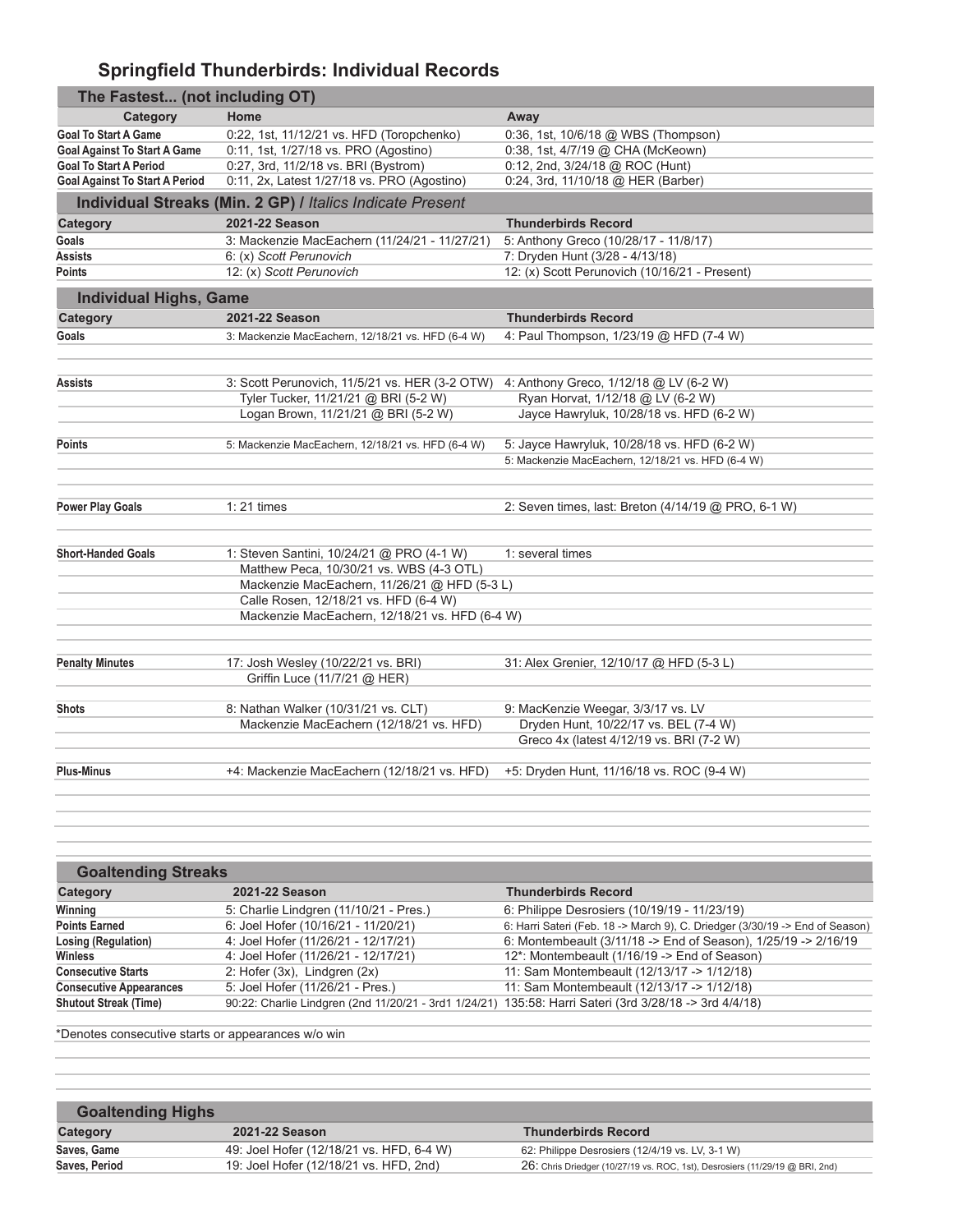# **Springfield Thunderbirds: Team Milestones**

| The Last Time The Thunderbirds       |                                                  |                                                 |
|--------------------------------------|--------------------------------------------------|-------------------------------------------------|
| <b>Event</b>                         | Home                                             | Road                                            |
| Won in Regulation                    | 12/18/21 vs. HFD (6-4)                           | 11/21/21 @ BRI (5-2)                            |
| Lost In Regulation                   | 12/17/21 vs. HER (2-0)                           | 12/12/21 @ WBS (6-0)                            |
|                                      |                                                  |                                                 |
| Won in Overtime                      | 11/5/21 vs. HER (Anas) 3-2                       | 11/13/21 @ LV (McGing) 2-1                      |
| <b>Lost In Overtime</b>              | 10/30/21 vs. WBS (Legare) 4-3                    | 10/23/21 @ BRI (Salo) 4-3                       |
|                                      |                                                  |                                                 |
| Won in a Shootout                    | 11/19/21 vs. WBS (5-4 SOW)                       | 12/31/19 @ WBS (5-4 SOW)                        |
| Lost In a Shootout                   | 12/12/18 vs. WBS (2-1 SOL)                       | 2/23/19 @ BRI (4-3 SOL)                         |
|                                      |                                                  |                                                 |
| <b>Shutout an Opponent</b>           | 2/1/20 vs. HFD (Bednard - 28 svs, 2-0)           | 1/19/19 @ HFD (Driedger - 40 svs; 3-0)          |
| <b>Were Shutout</b>                  | 12/17/21 vs. HER (Copley - 28 svs; 2-0)          | 12/12/21 @ WBS (Jurusik - 28 svs; 6-0)          |
|                                      |                                                  |                                                 |
| <b>Scored Five Goals</b>             | 12/18/21 vs. HFD (6-4 W)                         | 11/21/21 @ BRI (5-2 W)                          |
| <b>Scored Six Goals</b>              | 12/18/21 vs. HFD (6-4 W)                         | 1/19/20 @ PRO (6-5 OTW)                         |
| <b>Scored Seven Goals</b>            | 11/1/19 vs. HER (8-1 W)                          | 10/25/19 @ BRI (7-4 W)                          |
| <b>Scored Eight or More Goals</b>    | 11/1/19 vs. HER (8-1 W)                          | Never                                           |
|                                      |                                                  |                                                 |
| <b>Allowed Five Goals</b>            | 11/12/21 vs. HFD (6-4 L)                         | 12/12/21 @ WBS (6-0 L)                          |
| <b>Allowed Six Goals</b>             | 11/12/21 vs. HFD (6-4 L)                         | 12/12/21 @ WBS (6-0 L)                          |
| <b>Allowed Seven Goals</b>           | 2/16/18 vs. LV (8-2 L)                           | 2/22/20 @ PRO (7-4 L)                           |
| <b>Allowed Eight or More Goals</b>   | 2/16/18 vs. LV (8-2 L)                           | 11/9/18 @ LV (8-2 L)                            |
|                                      |                                                  |                                                 |
| Recorded 40+ shots                   | 12/18/21 vs. HFD (40)                            | 12/15/19 @ PRO (42)                             |
| Allowed 40+ shots                    | 12/18/21 vs. HFD (53)                            | 10/24/21 @ PRO (40)                             |
|                                      |                                                  |                                                 |
| Scored on a power play               | 12/18/21 vs. HFD (Washkurak)                     | 11/26/21 @ HFD (Todd, Walker)                   |
| Allowed a power-play goal            | 12/18/21 vs. HFD (Gettinger, Brodzinski, Barron) | 11/26/21 @ HFD (Brodzinski, Bitetto, Gettinger) |
| Scored 2 or More PP Goals in a Game  | 10/17/21 vs. BRI (Alexandrov, Brown)             | 11/26/21 @ HFD (Todd, Walker)                   |
| Allowed 2 or More PP Goals in a Game | 12/18/21 vs. HFD (Gettinger, Brodzinski, Barron) | 11/26/21 @ HFD (Brodzinski, Bitetto, Gettinger) |
|                                      |                                                  |                                                 |
| <b>Scored shorthanded</b>            | 12/18/21 vs. HFD (Rosen, MacEachern)             | 11/26/21 @ HFD (MacEachern)                     |
| Allowed a shorthanded goal           | 12/10/21 vs. TOR (Anderson)                      | 12/12/21 @ WBS (Angello)                        |
| Scored 2 or More SH Goals in a Game  | 12/18/21 vs. HFD (Rosen, MacEachern)             | Never                                           |
| Allowed 2 or More SH Goals in a Game | 12/14/19 vs. PRO (Studnicka, Frederic)           | 2/8/19 @ ROC (Asplund, Olofsson)                |
| Scored a 3-on-5 SH Goal              | 4/12/19 vs. BRI (Lammikko, PS)                   | 11/5/16 @ LV (Kindl)                            |
| Allowed a 3-on-5 SH Goal             | Never                                            | 2/8/19 @ ROC (Asplund)                          |
|                                      |                                                  |                                                 |
| Lost When Out-shooting               | 12/17/21 vs. HER (28-27, 2-0 L)                  | 11/7/21 @ HER (31-29, 5-3 L)                    |
| <b>Won When Outshot</b>              | 12/18/21 vs. HFD (40-53, 6-4 W)                  | 11/21/21 @ BRI (24-29, 5-2 W)                   |
|                                      |                                                  |                                                 |
| Won When Trailing After 2nd          | 11/19/21 vs. WBS (3-2 after 2, 5-4 SOW)          | 3/8/19 @ BNG (2-1 after 2, 3-2 W)               |
| Lost When Leading After 2nd          | 12/7/19 vs. LAV (3-1 after 2, 4-3 L)             | 10/23/21 @ BRI (3-1 after 2, 4-3 OTL)           |
|                                      |                                                  |                                                 |
| Scored An Extra-Attacker Goal        | 11/12/21 vs. HFD (Peca, PPG)                     | 11/26/21 @ HFD (Walker)                         |
| Allowed An Extra-Attacker Goal       | 11/23/19 vs. PRO (Studnicka)                     | 12/28/19 @ BRI (Bellows 2x)                     |
|                                      |                                                  |                                                 |
| Scored on a Penalty Shot             | 4/12/19 vs. BRI (Lammikko vs. Smith, SH)         | 3/15/19 @ UTI (Greco vs. Leighton - OT)         |
| Allowed a Penalty-Shot Goal          | Never                                            | 1/12/19 @ PRO (Blidh vs. Desrosiers, SH)        |
| <b>Missed a Penalty Shot</b>         | Never                                            | 3/25/18 @ TOR (Beauchemin vs. Sparks)           |
| <b>Stopped a Penalty Shot</b>        | 10/22/21 vs. BRI (Hofer vs. Dal Colle)           | Never                                           |
|                                      |                                                  |                                                 |
| Recorded a Hat Trick                 | 12/18/21 vs. HFD (MacEachern)                    | 1/23/19 @ HFD (Thompson - 4 goals)              |
| Allowed a Hat Trick                  | 12/10/21 vs. TOR (J. Anderson)                   | 11/7/21 @ HER (Snively)                         |
|                                      |                                                  |                                                 |
| Did Not Receive a Penalty in a Game  | 1/25/20 vs. BRI (6-2 W)                          | Never                                           |
| Did Not Draw a Penalty in a Game     | Never                                            | Never                                           |
| Did Not Have a Power Play in a Game  | Never                                            | 3/24/17 @ ROC, 4-3 OTL                          |
| Were Not Short Handed in a Game      | 1/25/20 vs. BRI (6-2 W)                          | 11/16/16 @ HFD, 3-2 SOL                         |
|                                      |                                                  |                                                 |
| Won a 1-0 Game                       | Never                                            | 2/2/18 @ BRI (Cowley)                           |
| Lost a 1-0 Game                      | 1/14/17 vs. PRO (Khudobin)                       | 11/6/19 @ BRI (Gibson)                          |
|                                      |                                                  |                                                 |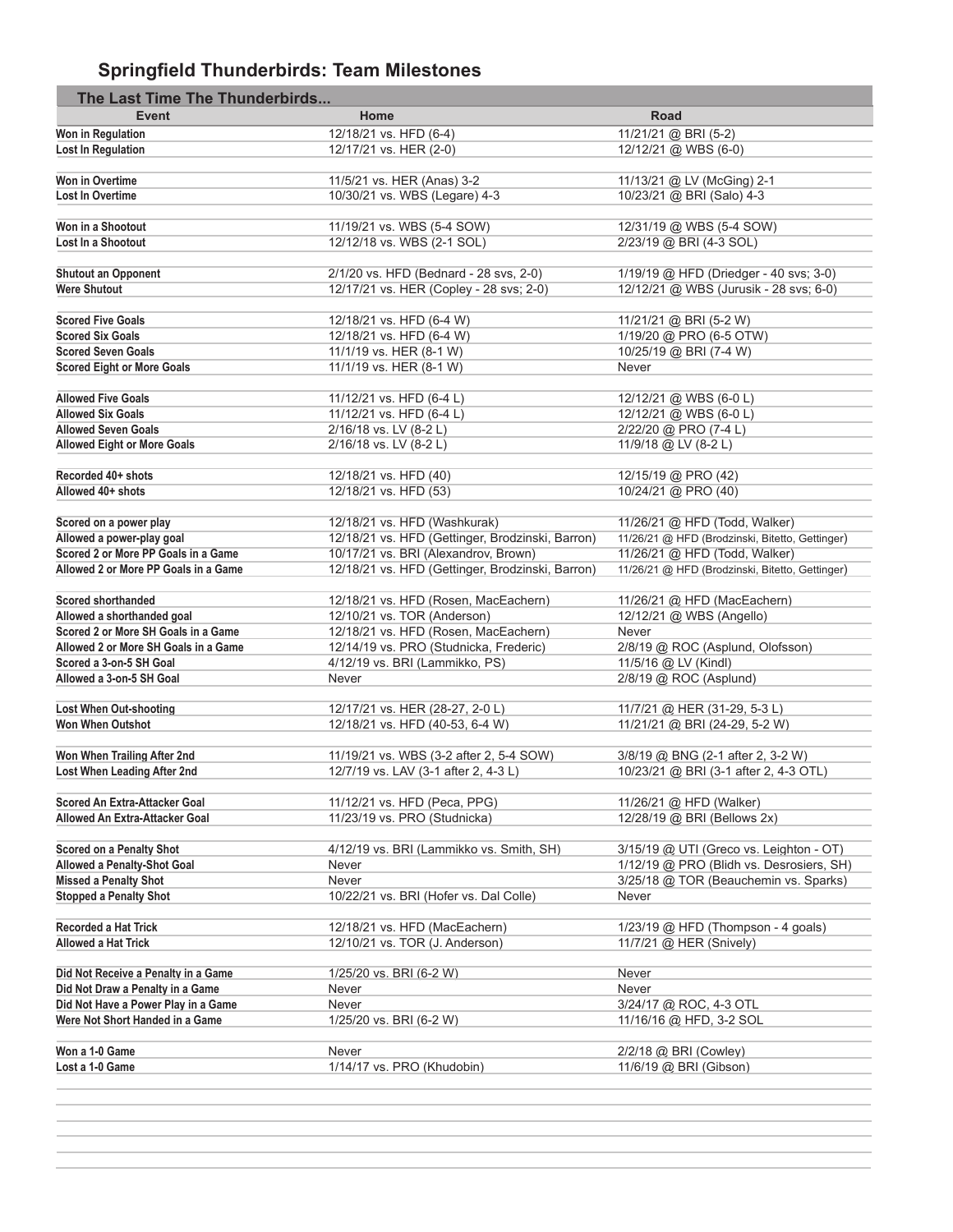#### **Springfield Thunderbirds: Team Breakdown**

| 10-Game Split |           |           |             |           |                  |  |
|---------------|-----------|-----------|-------------|-----------|------------------|--|
| <b>Games</b>  | <b>GF</b> | <b>GA</b> | <b>PP</b>   | <b>PK</b> | <b>Record</b>    |  |
| $1 - 10$      | 34        | 25        | 13-for-47   | 35-for-44 | $7 - 1 - 2 - 0$  |  |
| $11 - 20$     | 35        | 27        | 7-for-49    | 28-for-38 | $7 - 3 - 0 - 0$  |  |
| $21 - 30$     | 6         | 15        | $1$ -for-14 | 9-for-12  | $1 - 3 - 0 - 0$  |  |
| $31 - 40$     |           |           |             |           |                  |  |
| 41-50         |           |           |             |           |                  |  |
| 51-60         |           |           |             |           |                  |  |
| 61-70         |           |           |             |           |                  |  |
| 71-76         |           |           |             |           |                  |  |
| <b>TOTAL</b>  | 75        | 67        | 21-for-110  | 72-for-94 | $15 - 7 - 2 - 0$ |  |
|               |           |           |             |           |                  |  |

| Opponent   | <b>Winning Goal</b> | <b>Result</b> |
|------------|---------------------|---------------|
| <b>BRI</b> | McGing (SO)         | 4-3 SOW       |
| <b>BRI</b> | Salo                | 4-3 OTL       |
| <b>WBS</b> | Legare              | 4-3 OTL       |
| <b>HER</b> | Anas                | 3-2 OTW       |
| @ LV       | <b>McGing</b>       | 2-1 OTW       |
| <b>WBS</b> | McGing (SO)         | 5-4 SOW       |
|            |                     |               |
| $2 - 0$    |                     |               |
|            |                     |               |
|            |                     |               |
|            |                     |               |
|            |                     |               |
|            |                     |               |
|            |                     |               |
|            |                     |               |
|            | $2 - 2$             |               |

| <b>Season-by-Season Shootout Record</b> |                |              |         |  |
|-----------------------------------------|----------------|--------------|---------|--|
| <b>Season</b>                           | <b>Overall</b> | Home         | Road    |  |
| 2016-17                                 | $2 - 2$        | $1 - 1$      | $1 - 1$ |  |
| 2017-18                                 | $2 - 1$        | $2 - 1$      | $0 - 0$ |  |
| 2018-19                                 | $0 - 5$        | $0 - 2$      | $0 - 3$ |  |
| 2019-20                                 | $3-0$          | $1 - \Omega$ | $2 - 0$ |  |
| 2021-22                                 | $2 - 0$        | $2 - 0$      | $0 - 0$ |  |
| <b>TOTAL</b>                            | $9 - 8$        | $5 - 4$      | $3 - 4$ |  |
|                                         |                |              |         |  |
|                                         |                |              |         |  |
|                                         |                |              |         |  |
|                                         |                |              |         |  |
|                                         |                |              |         |  |
|                                         |                |              |         |  |

|                   |                 | <b>Thunderbirds Penalty Shots-Last 3 Occurrences</b> |               |                    |  |
|-------------------|-----------------|------------------------------------------------------|---------------|--------------------|--|
| <b>Shooter</b>    | Game            | <b>Opposing Goalie</b>                               | <b>Result</b> | <b>Game Result</b> |  |
| 51 F. Beauchemin  | 3/25/18 @ TOR   | <b>Sparks</b>                                        | No Goal       | $L$ 2-0            |  |
| 25 A. Greco       | 3/15/19 @ UTI   | Leighton                                             | Goal          | OTW 2-1            |  |
| 41 J. Lammikko    | 4/12/19 vs. BRI | J. Smith                                             | Goal          | W 7-2              |  |
| SPR All-Time: 2/6 |                 |                                                      |               |                    |  |

|                               |                  | <b>Opponents Penalty Shots - Last 3 Occurrences</b> |               |                    |
|-------------------------------|------------------|-----------------------------------------------------|---------------|--------------------|
| <b>Shooter</b>                | Game             | Goalie                                              | <b>Result</b> | <b>Game Result</b> |
| Nicklas Jensen                | 2/25/17 vs. HFD  | Mike McKenna                                        | No Goal       | $W$ 2-0            |
| Anton Blidh                   | 1/12/19 @ PRO    | <b>Philippe Desrosiers</b>                          | Goal          | $L$ 5-3            |
| Michael Dal Colle             | 10/22/21 vs. BRi | Joel Hofer                                          | No Goal       | $W$ 3-1            |
| SPR All-Time: Saved 3/5 shots |                  |                                                     |               |                    |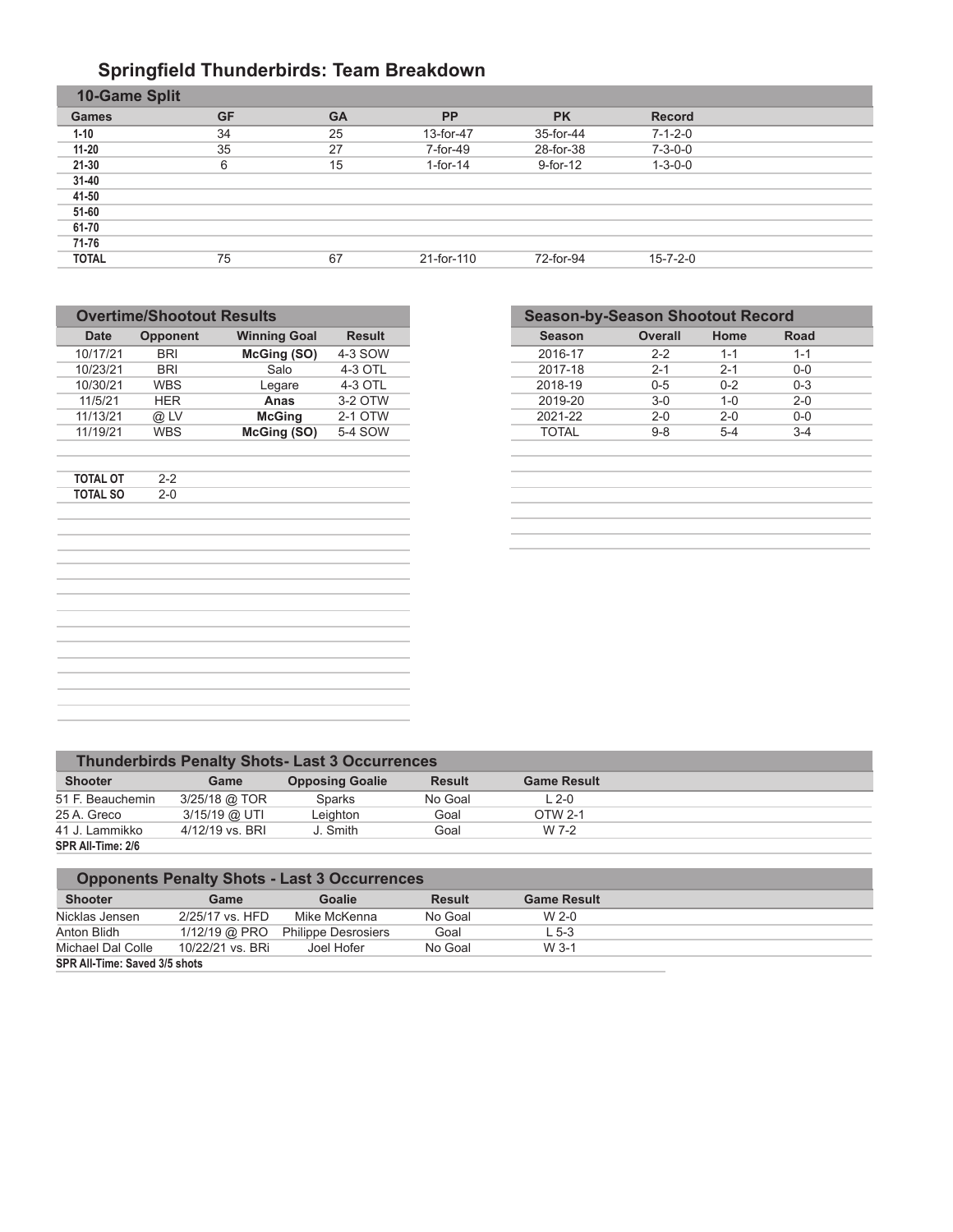# **Springfield Thunderbirds: Team Breakdown**

| $3-1$ W<br>3-2 OTW<br>5-4 SOW<br>$4-2L$<br>$2-0$ L | 10/23/21 @ BRI<br>11/6/21 @ BRI<br>11/20/21 vs. BRI<br>12/11/21 vs. PRO | 4-3 OTL<br>4-1 W<br>$2 - 1$ W | 10/24/21 @ PRO<br>11/7/21 @ HER<br>11/21/21 @ BRI | 4-1 W<br>$5-3L$<br>$5-2W$   |
|----------------------------------------------------|-------------------------------------------------------------------------|-------------------------------|---------------------------------------------------|-----------------------------|
|                                                    |                                                                         |                               |                                                   |                             |
|                                                    |                                                                         |                               |                                                   |                             |
|                                                    |                                                                         |                               |                                                   |                             |
|                                                    |                                                                         | $3-0L$                        | 12/12/21 @ WBS                                    | $6-0$ L                     |
|                                                    | 12/18/21 vs. HFD                                                        | $6-4W$                        | 12/19/21 @ HFD                                    |                             |
|                                                    | 4/2/22 vs. BEL                                                          |                               | 4/3/22 vs. BEL                                    |                             |
|                                                    | 4/9/22 @ HER                                                            |                               | 4/10/22 @ HER                                     |                             |
|                                                    | 4/23/22 vs. WBS                                                         |                               | 4/24/22 vs. PRO                                   |                             |
|                                                    |                                                                         |                               |                                                   |                             |
|                                                    |                                                                         |                               |                                                   | $2 - 2 - 0 - 0$             |
|                                                    | $3 - 2 - 0 - 0$                                                         | <b>Record in Second Game</b>  | $3 - 1 - 1 - 0$                                   | <b>Record in Third Game</b> |

| 2021-22 AHL Debutants |                  |
|-----------------------|------------------|
| <b>Player</b>         | <b>AHL Debut</b> |
| Nick Albano           | 11/5/21 vs. HER  |
| Colten Ellis          | 11/6/21 @ BRI    |
| Drew Callin           | 12/10/21 vs. TOR |
|                       |                  |

| 2021-22 NHL Debutants |                  |  |
|-----------------------|------------------|--|
| <b>Player</b>         | <b>NHL Debut</b> |  |
| Joel Hofer            | 11/4/21 @ SJ     |  |
| Scott Perunovich      | 11/16/21 vs. ARI |  |
| Alexei Toropchenko    | 12/14/21 @ DAL   |  |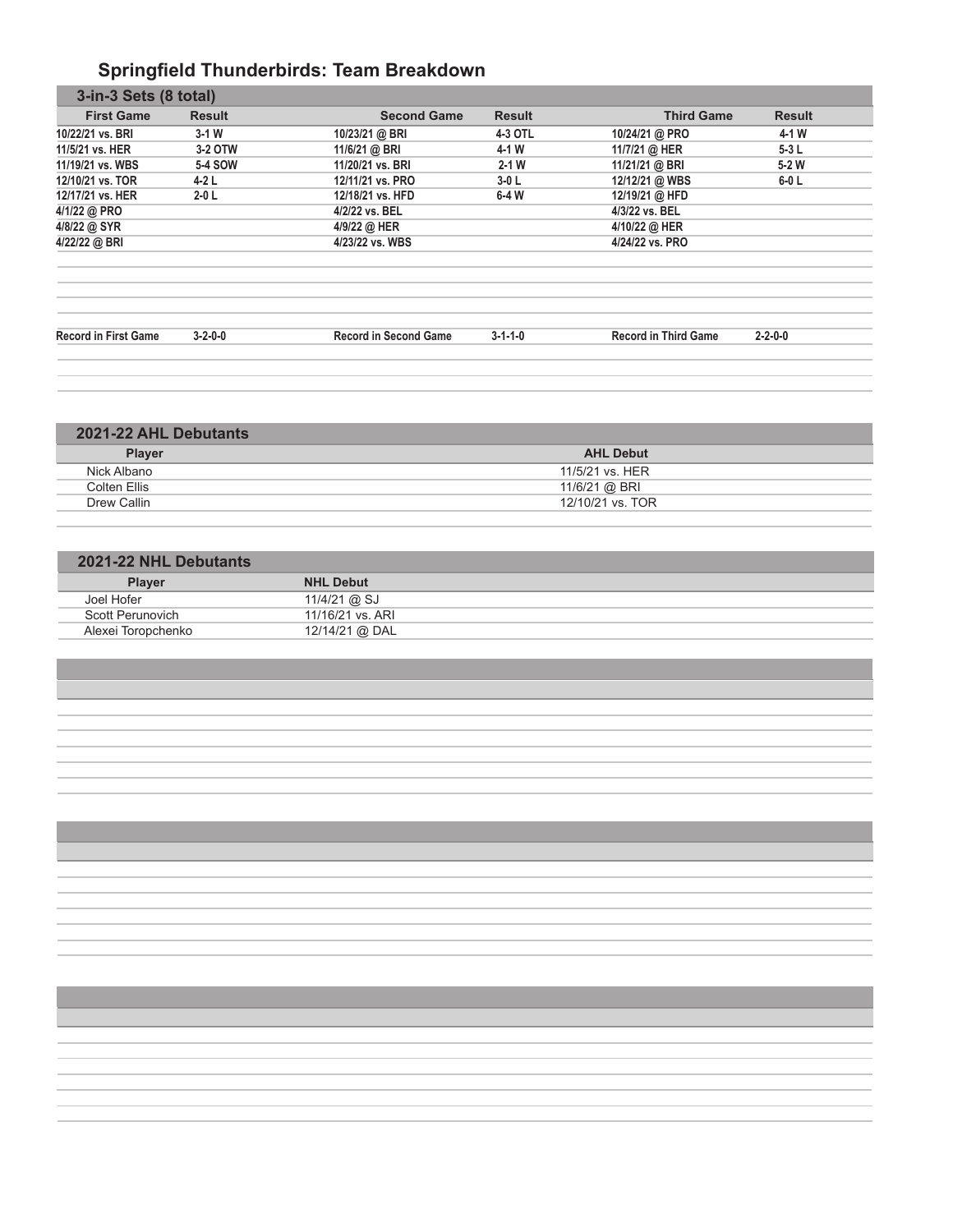# **Springfield Thunderbirds All-Time Team Records**

| <b>Goals (Career)</b>           |    |
|---------------------------------|----|
| 1. Anthony Greco (2016-20)      | 85 |
| 2. Dryden Hunt (2016-20)        | 72 |
| 3. P. Thompson (2016-17, 18-20) | 58 |
| 4. Chase Balisy (2016-2018)     | 31 |
| 5. Jayce Hawryluk (2016-20)     | 27 |
| T6. Blaine Byron (2017-19)      | 24 |
| T6. Thomas Schemitsch (2016-20) | 24 |
| 8. Joel Lowry (2017-20)         | 21 |
| T9. Grenier, Valk (2017-2018)   | 20 |
| T9. Owen Tippett (2018, 19-20)  | 20 |
|                                 |    |

| <b>Assists (Career)</b>         |    |
|---------------------------------|----|
| 1. Dryden Hunt (2016-20)        | 78 |
| 2. Anthony Greco (2016-20)      | 72 |
| 3. Jayce Hawryluk (2016-20)     | 68 |
| 4. Paul Thompson (16-17, 18-20) | 65 |
| T5. Chase Balisy (2016-2018)    | 49 |
| T5. Ludwig Bystrom (2017-19)    | 49 |
| 7. Curtis Valk (2017-2018)      | 42 |
| 8. Joel Lowry (2018-20)         | 41 |
| T9. Ryan Horvat (2016-19)       | 38 |
| T9. Thomas Schemitsch (2016-20) | 38 |
|                                 |    |

| <b>Points (Career)</b>          |     |
|---------------------------------|-----|
|                                 |     |
| 1. Anthony Greco (2016-20)      | 157 |
| 2. Dryden Hunt (2016-20)        | 150 |
| 3. Paul Thompson (16-17, 18-20) | 123 |
| 4. Jayce Hawryluk (2016-20)     | 95  |
| 5. Chase Balisy (2016-18)       | 80  |
| T6. Curtis Valk (2017-2018)     | 62  |
| T6. Thomas Schemitsch (2016-20) | 62  |
| T6. Joel Lowry (2018-20)        | 62  |
| 9. Juho Lammikko (2016-19)      | 57  |
| 10. Ludwig Bystrom (2017-19)    | 56  |

| <b>Goals (Season)</b>       |    |
|-----------------------------|----|
| 1. Anthony Greco (2018-19)  | 30 |
| 2. Anthony Greco (2017-18)  | 29 |
| 3. Paul Thompson (2018-19)  | 26 |
| T4. Dryden Hunt (2017-18)   | 23 |
| T4. Dryden Hunt (2018-19)   | 23 |
| T6. Curtis Valk (2017-18)   | 20 |
| T6. Alex Grenier (2017-18)  | 20 |
| T8. Owen Tippett (2019-20)  | 19 |
| T8. Paul Thompson (2016-17) | 19 |
| 10. Chase Balisy (2016-17)  | 17 |

| <b>Games (Career)</b>               |     |
|-------------------------------------|-----|
| 1. Anthony Greco (2016-20)          | 261 |
| 2. Thomas Schemitsch (16-20)        | 218 |
| 3. Dryden Hunt (2016-20)            | 214 |
| 4. Paul Thompson (2016-17, 2018-20) | 175 |
| 5. Josh Brown (2016-19)             | 160 |
| 6. Jayce Hawryluk (2016-19)         | 148 |
| 7. Ryan Horvat (2016-2019)          | 145 |
| 8. Chase Balisy (2016-18)           | 143 |
| 9. Juho Lammikko (2016-19)          | 142 |
| 10. Bobby Farnham (2017-19)         | 136 |

| <b>Assists (Season)</b>        |    |
|--------------------------------|----|
| 1. Curtis Valk (2017-18)       | 42 |
| 2. Harry Zolnierczyk (2018-19) | 36 |
| T3. Anthony Greco (2018-19)    | 29 |
| T3. Jacob MacDonald (2018-19)  | 29 |
| 5. Chase Balisy (2016-17)      | 28 |
| 6. Paul Thompson (2018-19)     | 27 |
| T7. Jayce Hawryluk (2017-18)   | 26 |
| T7. Ludwig Bystrom (2018-19)   | 26 |
| T9. Alex Grenier (2017-18)     | 24 |
| T9. Jayce Hawryluk (2018-19)   | 24 |
| T9. Matt Mangene (2018-19)     | 24 |

| <b>Goalie GP (Career)</b>             |    |  |  |  |  |  |
|---------------------------------------|----|--|--|--|--|--|
| 1. Sam Montembeault (2017-20)         | 91 |  |  |  |  |  |
| 2. Chris Driedger (2018-20)           | 47 |  |  |  |  |  |
| 3. Reto Berra (2016-17)               | 31 |  |  |  |  |  |
| T4. Harri Sateri (2017-2018)          | 29 |  |  |  |  |  |
| T4. Philippe Desrosiers (2019-20)     | 29 |  |  |  |  |  |
| 6. Mike McKenna (2016-17)             | 26 |  |  |  |  |  |
| 7. Evan Cowley (2017-2018)            | 14 |  |  |  |  |  |
| 8. Adam Wilcox (2017)                 | 13 |  |  |  |  |  |
| 9. Joel Hofer (2021-Pres.)<br>12      |    |  |  |  |  |  |
| T10. Charlie Lindgren (2021-Pres.) 10 |    |  |  |  |  |  |

| <b>Goalies GP (Season)</b>        |    |  |  |  |  |  |  |
|-----------------------------------|----|--|--|--|--|--|--|
| 1. Sam Montembeault (2017-18)     | 41 |  |  |  |  |  |  |
| 2. Sam Montembeault (2018-19)     |    |  |  |  |  |  |  |
| 3. Chris Driedger (2018-19)       | 32 |  |  |  |  |  |  |
| 4. Reto Berra (2016-17)           | 31 |  |  |  |  |  |  |
| T5. Harri Sateri (2017-18)        | 29 |  |  |  |  |  |  |
| T5. Philippe Desrosiers (2019-20) | 29 |  |  |  |  |  |  |
| 7. Mike McKenna (2016-17)         | 26 |  |  |  |  |  |  |
| 8. Chris Driedger (2019-20)       | 15 |  |  |  |  |  |  |
| 9. Evan Cowley (2017-18)          | 14 |  |  |  |  |  |  |
| 10. Adam Wilcox (2016-17)         | 13 |  |  |  |  |  |  |
| 11. Joel Hofer (2021-22)          | 12 |  |  |  |  |  |  |

| <b>Points (Season)</b>         |    |
|--------------------------------|----|
| 1. Curtis Valk (2017-18)       | 62 |
| 2. Anthony Greco (2018-19)     | 59 |
| 3. Paul Thompson (2018-19)     | 53 |
| 4. Harry Zolnierczyk (2018-19) | 51 |
| 5. Anthony Greco (2017-18)     | 48 |
| 6. Dryden Hunt (2017-18)       | 46 |
| 7. Chase Balisy (2016-17)      | 45 |
| T8. Alex Grenier (2017-18)     | 44 |
| T8. Dryden Hunt (2018-19)      | 44 |
| 10. Jacob MacDonald (2018-19)  | 43 |
| 11. Paul Thompson (2016-17)    | 42 |

| 31             |
|----------------|
| 24             |
| 16             |
| 14             |
| 12             |
| 9              |
| 8              |
| $\overline{7}$ |
| 6              |
| 5              |
|                |

| <b>Wins (Season)</b>                      |    |  |  |  |  |
|-------------------------------------------|----|--|--|--|--|
| 1. Chris Driedger (2018-19)               | 18 |  |  |  |  |
| 2. Philippe Desrosiers (2019-20)          | 16 |  |  |  |  |
| 3. Harri Sateri (2017-18)                 | 14 |  |  |  |  |
| T4. Sam Montembeault (2017-18)            | 13 |  |  |  |  |
| T4. Sam Montembeault (2018-19)            | 13 |  |  |  |  |
| 6. Reto Berra (2016-17)                   | 12 |  |  |  |  |
| 7. Mike McKenna (2016-17)                 | 9  |  |  |  |  |
| 8. Charlie Lindgren (2021-22)             | 8  |  |  |  |  |
| 9. Adam Wilcox (2016-17)                  | 7  |  |  |  |  |
| T10. Chris Driedger (2019-20)             | 6  |  |  |  |  |
| T10. Joel Hofer (2021-22)                 |    |  |  |  |  |
| T12. Montembeault (19-20), Cowley (17-18) | 5  |  |  |  |  |
|                                           |    |  |  |  |  |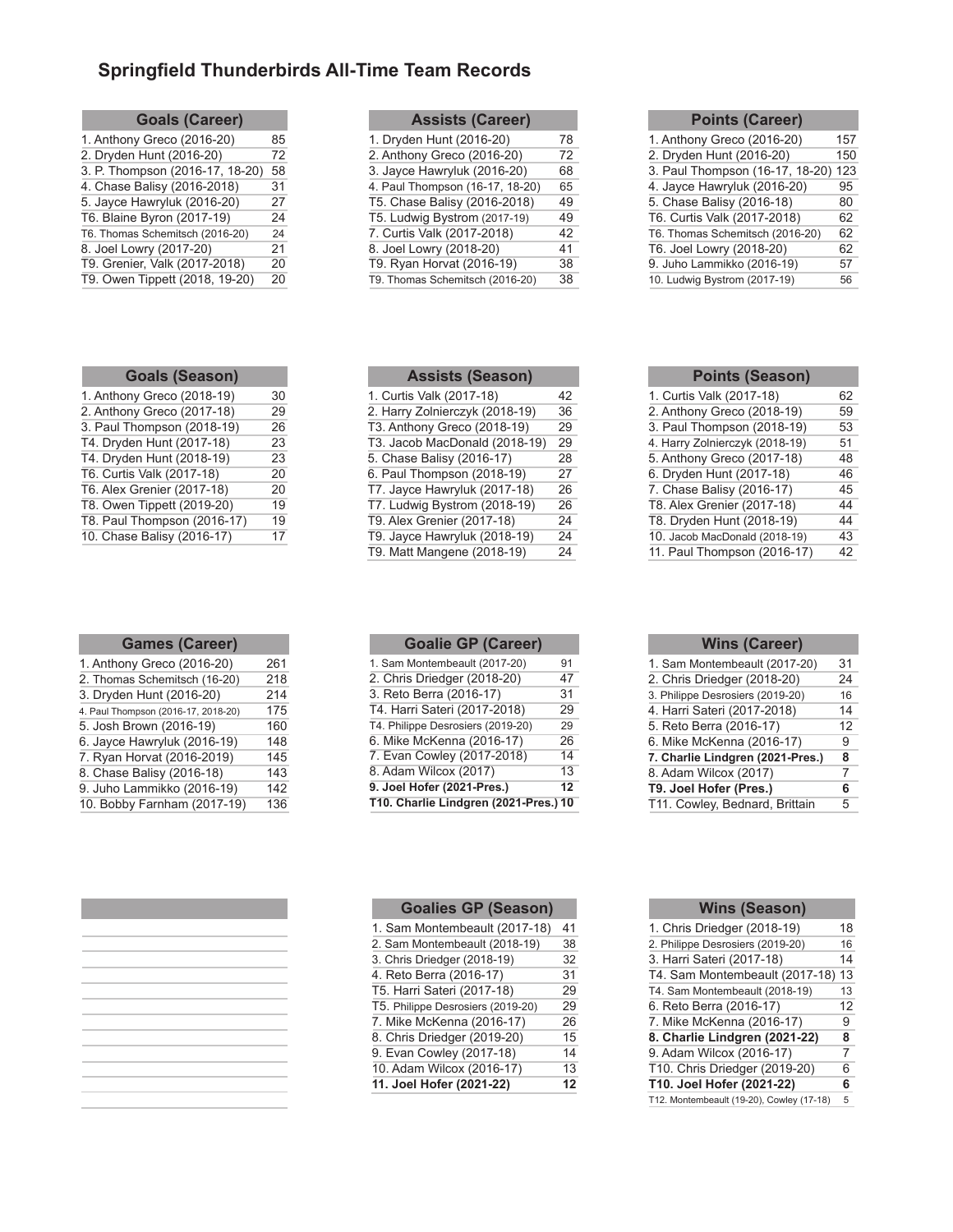# **Springfield Thunderbirds: Team Breakdown**

п

| <b>Transactions</b>                                                                       |
|-------------------------------------------------------------------------------------------|
| F Shawn Cameron loaned to Greenville (ECHL)                                               |
| F Nic Pierog loaned to Worcester (ECHL)                                                   |
| F Dakota Joshua recalled by St. Louis Blues from Thunderbirds                             |
| D Nick Albano signed to PTO                                                               |
| F Nic Pierog recalled from Worcester (ECHL)                                               |
| F Nic Pierog loaned to Worcester (ECHL)                                                   |
| D Nick Albano released from PTO                                                           |
| G Joel Hofer recalled by St. Louis Blues from Thunderbirds                                |
| G Colten Ellis reassigned to T-Birds from Worcester Railers (ECHL)                        |
| F Nic Pierog recalled from Worcester                                                      |
| D Calle Rosen recalled by St. Louis Blues from Thunderbirds                               |
| F Dakota Joshua loaned to T-Birds from St. Louis Blues                                    |
| D Nick Albano signed to PTO                                                               |
| F Dakota Joshua recalled by St. Louis Blues from Thunderbirds                             |
| D Scott Perunovich recalled by St. Louis Blues from Thunderbirds                          |
| F Dakota Joshua, D Calle Rosen, G Joel Hofer loaned to T-Birds from St. Louis Blues       |
| F Nic Pierog loaned to Worcester (ECHL)                                                   |
| G Colten Ellis loaned to Worcester (ECHL)                                                 |
| D Michael Kim signed to PTO                                                               |
| F Dakota Joshua recalled by St. Louis Blues from Thunderbirds                             |
| F Logan Brown recalled by St. Louis Blues from Thunderbirds                               |
| F Blake Christensen recalled from loan to Worcester Railers (ECHL)                        |
| G Charlie Lindgren recalled by St. Louis Blues from Thunderbirds                          |
| F Nathan Walker recalled by St. Louis Blues from Thunderbirds                             |
| D Michael Kim & D Nick Albano released from PTOs                                          |
| D Michael Kim & D Nick Albano signed to PTOs                                              |
| G Colten Ellis reassigned to T-Birds from Worcester Railers (ECHL)                        |
| F Robbie Payne signed to PTO                                                              |
| F Drew Callin signed to PTO                                                               |
| F Ryan Smith signed to PTO                                                                |
| F's Patrick Bajkov, Jacob Pritchard, D's Pat McNally & Dominic Cormier signed to PTOs     |
| F's Patrick Bajkov, Jacob Pritchard, D's Pat McNally & Dominic Cormier released from PTOs |
| F's Robbie Payne, Ryan Smith released from PTOs                                           |
| D Michael Kim & F Drew Callin signed to AHL contracts                                     |
| F's Jacob Hayhurst & Nolan Vesey signed to PTOs                                           |
| F Klim Kostin assigned to Thunderbirds on conditioning from St. Louis Blues               |
|                                                                                           |